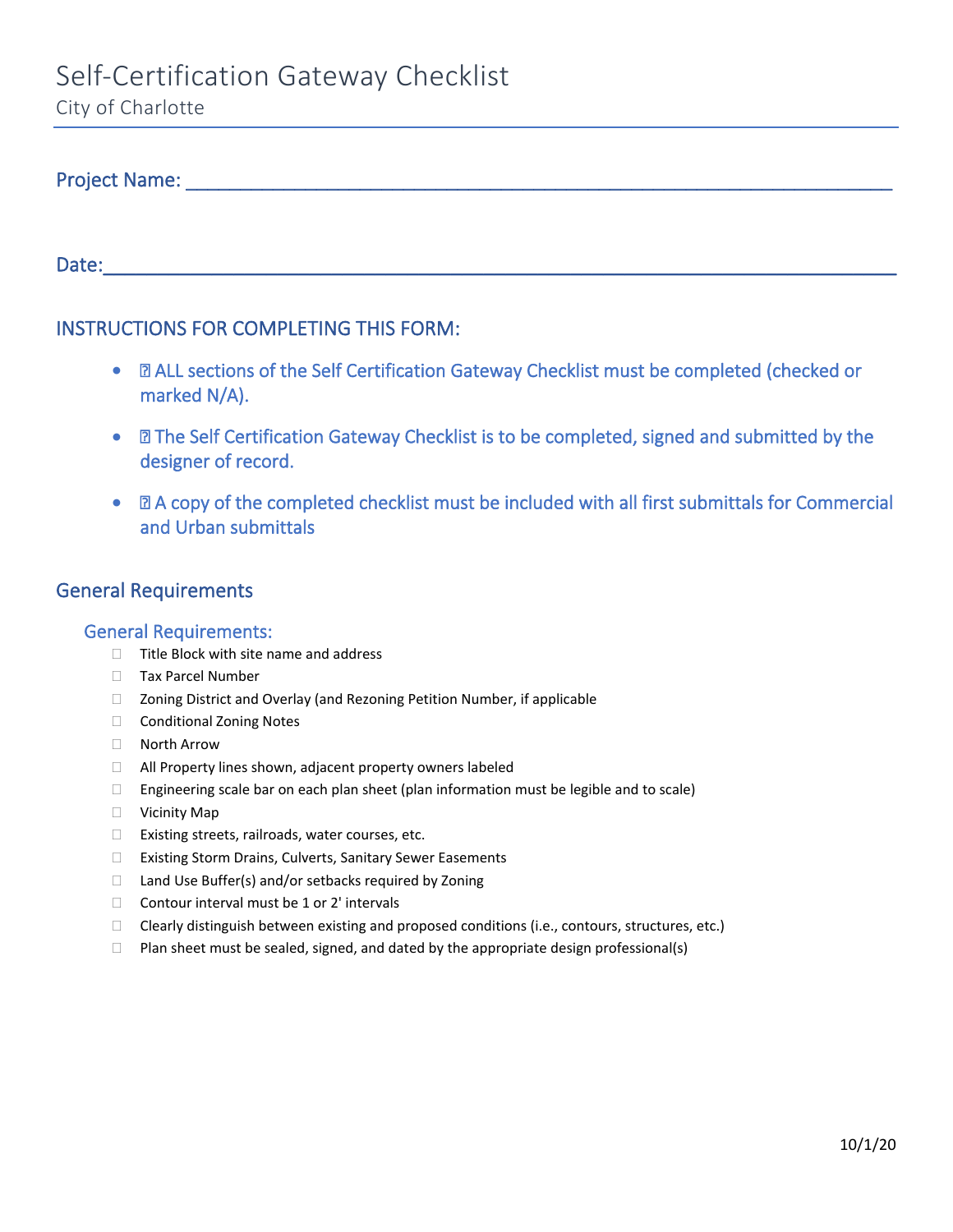## URBAN FORESTRY:

- □ Landscape Plan
- □ Completed Chapter 21 Code Summary Table [https://charlottenc.gov/DevelopmentCenter/Documents/Tree%20Ordinance%20Guidelines/Chapter%2021%20City%20Tree%20Ordinance%20Code](https://charlottenc.gov/DevelopmentCenter/Documents/Tree%20Ordinance%20Guidelines/Chapter%2021%20City%20Tree%20Ordinance%20Code%20Summary.pdf) [%20Summary.pdf](https://charlottenc.gov/DevelopmentCenter/Documents/Tree%20Ordinance%20Guidelines/Chapter%2021%20City%20Tree%20Ordinance%20Code%20Summary.pdf)
- □ Included Urban Forestry Notes <https://charlottenc.gov/DevelopmentCenter/Documents/Tree%20Ordinance%20Guidelines/UF%20notes%2010-10-16%20updated.pdf>
- CLDSM details 40.01 and 40.09 <https://charlottenc.gov/ld/CLDSM/Pages/default.aspx>

### City Fire Dept. (Urban Multi-Family Projects Only)

### General Requirements:

- □ Number of floors
- $\Box$  Sq ft of each floor
- $\Box$  Construction type of each building to be included in the submittal of any plan

### For townhomes LFS:

- Number of floors
- $\Box$  Square footage of the largest unit for 3 story buildings
- $\Box$  Location of the FDC on the site utility plan to measure the travel distance to the hydrant serving it
- $\Box$  Show the turn radii of 30' inside and 42' outside on the site plan
- $\Box$  All roads shall have unobstructed width of 20'
- $\Box$  If alleys are to be apparatus access points (fire access) they require 20' unobstructed width

## CDOT

#### Cover Sheet:

- □ Legend of Conventional Symbols used
- □ Index of Sheets
- $\Box$  Phased development Tables detailing required transportation improvements should be provided for all phased developments describing the current phase being submitted as well as all previously submitted phases.

### General/ Notes Sheet

- Latest CDOT Notes
- General Notes
- Accessibility Design Guidelines
- Demolition Notes
- $\Box$  TIS improvements if applicable (include the final approved TIS mitigation diagram)

### Plan and Profile Sheets

- □ [Reference City projects near site](https://charlottenc.gov/charlottefuture/CIP/Pages/default.aspx) (se[e https://charlottenc.gov/charlottefuture/CIP/Pages/default.aspx\)](https://charlottenc.gov/charlottefuture/CIP/Pages/default.aspx)
- $\Box$  Show existing roadway conditions 200' past development area (Traffic signals & associated utilities, other utilities, curb and gutter, curb ramps, driveways across and adjacent to development, etc.)
- □ Label and Dimension proposed features (Driveway types and widths, sidewalk, planting strip, curb ramps, C&G, loading areas, etc)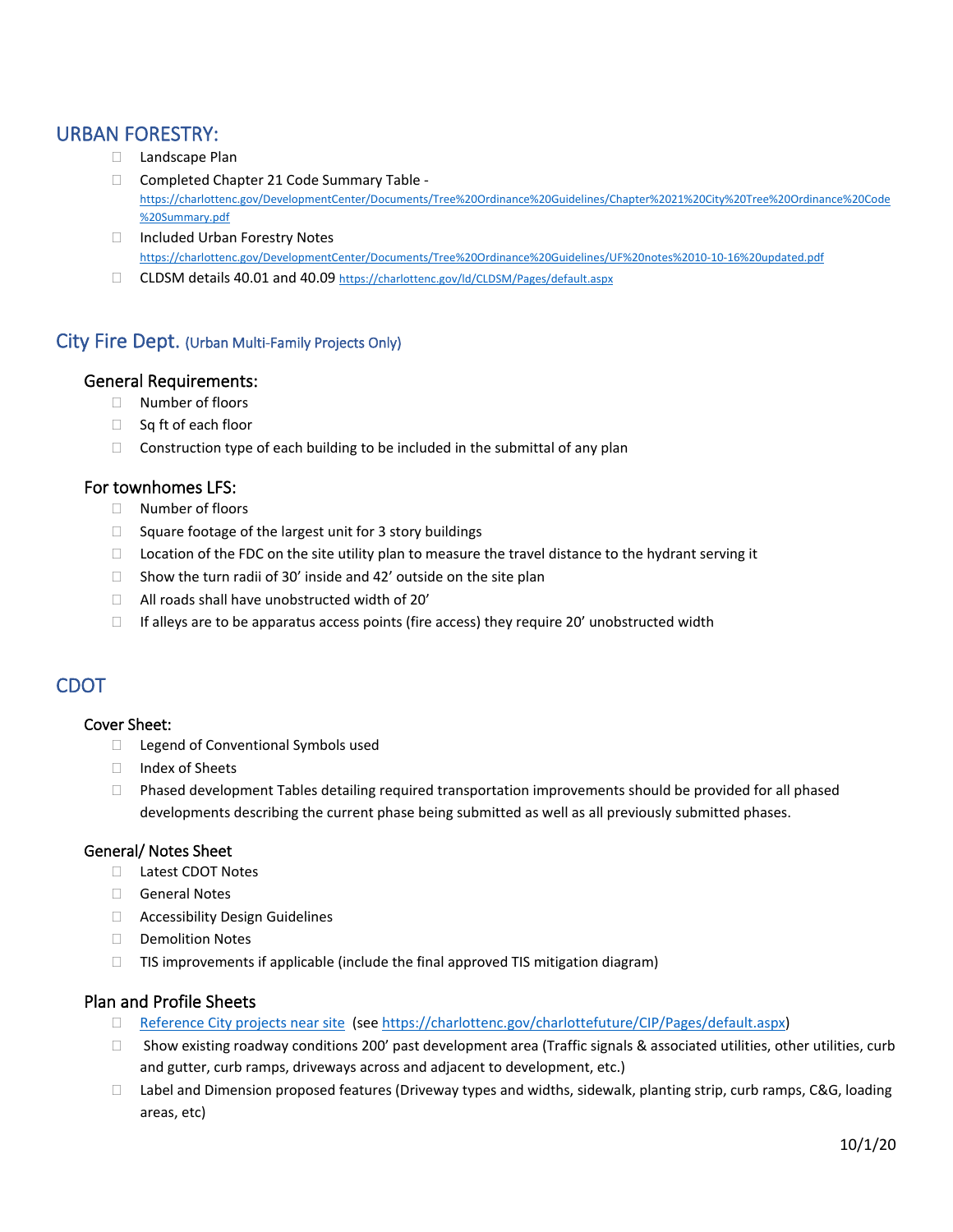- $\Box$  Existing Driveways shown and dimensioned.
- $\Box$  Chapter 19 Article VI and other required roadway improvements (roadway plan max scale 1"=40') [https://library.municode.com/nc/charlotte/codes/code\\_of\\_ordinances?nodeId=PTIICOOR\\_CH19STSIOTPUPL\\_ARTVISIDRFA\\_S19-173RE](https://library.municode.com/nc/charlotte/codes/code_of_ordinances?nodeId=PTIICOOR_CH19STSIOTPUPL_ARTVISIDRFA_S19-173RE)
- $\Box$  Streetscape (planting strip, sidewalk, curb ramp alignments, curb ramp design, on-street parking, etc)
- $\Box$  Roadway improvements and associated turning movements (reference USDG appendix)
- $\Box$  Horizontal alignment, Profiles and Cross sections for new public streets and private streets connecting to publics streets
- Approach sight triangles
- □ ROW and easements

#### Typical Section and Cross Sections

- □ Approved Rezoning Plan and/or Area Plan typical for proposed roads
- □ Typical Sections should include Road name, Construction Alignment, and Stations, material schedule (pavement structural section), etc
- $\Box$  Chapter 19 Article VI and other required roadway improvements (cross sections every 50' at 1"=5' scale)
- o See X-sec Guidelines:<https://charlottenc.gov/ld/Documents/Info/Cross%20Section%20Guidelines.pdf>

#### Other CDOT-Related plan sheets

- $\Box$  Intersection Sight Distance in Plan and profile view
- $\Box$  Traffic control plans
- □ Pavement Marking and Signage plans
- ROW and easements
- $\Box$  Identify newly proposed or modifications to CDOT-maintained bridges or culverts (in accordance with the [Requirements for the Approval of New City of Charlotte Bridges\)](https://charlottenc.gov/ld/CLDSM/Documents/Requirements%20for%20the%20Approval%20of%20New%20City%20of%20Charlotte%20%20Bridges%206_3_2021.pdf)
	- New structures: \_\_\_\_\_\_\_ Impacted Bridges \_\_\_\_\_ Impacted Culverts: \_\_\_\_
- $\Box$  Indicate number of existing traffic signals to be impacted including those within 350-ft of site, required off-site signal modifications and/or proposed signals:
	- Proposed signals \_\_\_\_\_\_\_ Existing signals within 350-ft \_\_\_\_\_ Required off-site signal modifications: \_\_\_\_\_
- Detail sheets with current CLDSM (and NCDOT) Standards

### Engineering and Erosion Control

- □ Watershed Overlay District if applicable
- □ Label SWIM Buffers and PCSO WQ Buffers
- $\Box$  Label all Floodplain boundaries (FEMA & Community Flood Fringe and Encroachment lines)
- Grading Plan
- □ Phased Erosion Control Plan
	- □ Calculations for erosion control measures (sealed/signed; in PDF format)
	- □ Construction Sequence and Erosion Control Notes and Seeding schedule
	- □ NCG01 Notes sheets included in plan: <https://charlottenc.gov/ld/Erosion%20control%20docs/NCG01-Ground-Stabilization-and-Materials-Handling-Sheet-3-29-19.pdf> <https://charlottenc.gov/ld/Erosion%20control%20docs/NCG01-Self-Inspection-Sheet-3-29-19.pdf>
- PCSO Summary Table [\(https://charlottenc.gov/ld/Documents/PCSO%20Summary.xlsx\)](https://charlottenc.gov/ld/Documents/PCSO%20Summary.xlsx)
- □ Impervious/Built-upon Area (BUA) Calcs
- $\Box$  Separate drainage area maps for pre-developed and post-developed area for detention design
- □ Stormwater Control Measure (SCM) design calculations (sealed by a registered PE or RLA; in PDF Format)
- $\Box$  Tc Paths Shown for pre-developed and post-developed sub-basins on the drainage area maps
- □ Outlet Detail
- □ Completed detention worksheet [\(https://charlottenc.gov/ld/Documents/Info/Detention%20Worksheet%20Rev%202010.doc\)](https://charlottenc.gov/ld/Documents/Info/Detention%20Worksheet%20Rev%202010.doc)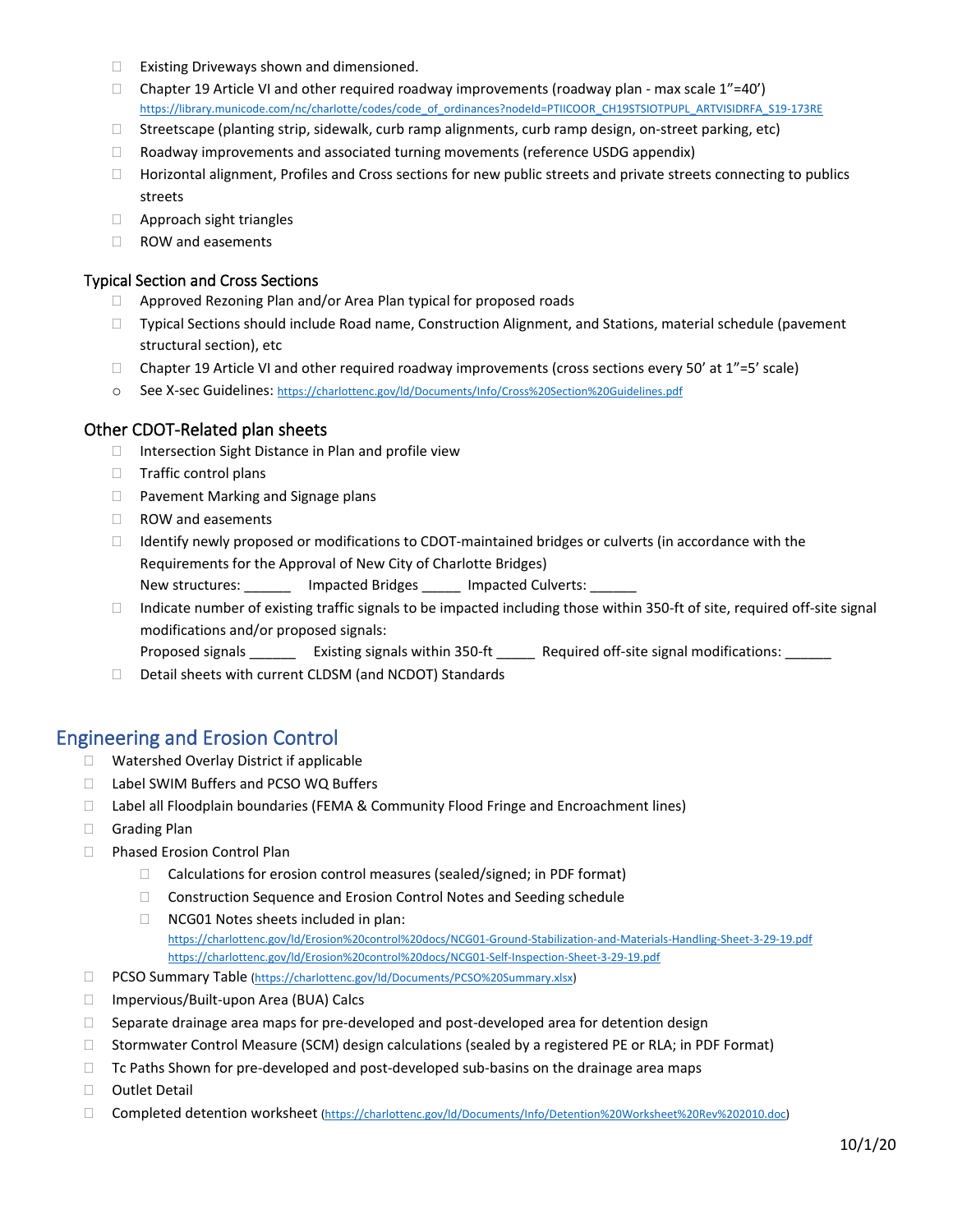- Detention Plan/ Stormwater Management Plan sheet(s) in plan set (see section 6 of PCSO Admin. Manual)
- □ Inset table for each SCM on plans [\(https://charlottenc.gov/ld/Documents/Info/BMP%20Inset%20Tables.xlsx\)](https://charlottenc.gov/ld/Documents/Info/BMP%20Inset%20Tables.xlsx)
- □ Completed Design Procedure Form/Worksheet for each SCM [\(https://charlottenc.gov/ld/Documents/Info/BMP%20Design%20Worksheets.zip\)](https://charlottenc.gov/ld/Documents/Info/BMP%20Design%20Worksheets.zip)
- D PCSO Natural Area Shown as Required
- Drainage Plan sealed
- $\Box$  Drainage area map for storm drainage
- $\Box$  Storm drainage design calculations (sealed by a registered PE or RLA)
- $\Box$  Storm Drainage Schedule included on drainage plan

### Commercial Zoning

- $\Box$  Administrative Approvals from Planning's Entitlements Team as required by Conditional Zoning plans
- □ Use as Defined by Zoning Ordinance
- □ Lot Acreage / Square Footage
- □ Lot Width
- □ Setback
	- o For TOD projects include:
		- **Street classifications**
		- **Build-to zone**
		- **Build-to percentage (required & provided)**
- □ Side Yard
- Rear Yard
- $\Box$  Transitional Setback (if applicable)
- □ Floor Area Ratio
- □ Building Height
	- o For TOD include minimum, maximum, and proposed heights
	- $\circ$  If using a bonus for additional height, provide documentation from appropriate agency confirming that their requirements are being met
- Buffers
- □ Screening
- □ Parking and Bike Parking Data
	- o If project incorporates a parking deck, include deck plans
- Required Loading Spaces
- □ Required Vehicle Stacking (if applicable)
- $\Box$  Dumpster / Recycling with screen enclosure
- □ Backflow Prevention location
- □ 5' Sidewalk from Building to All Abutting Streets
	- o 6' for TOD
- Lighting Height
- $\Box$  Photometric plan (if adjacent to residential)
- □ Historic Landmark COA (if applicable)
- □ Historic District COA (if applicable)
- $\Box$  Zoning Board of Adjustment Case # (if applicable)
- Airport Overlays (if applicable)
- $\Box$  Open Space / Urban / Public provide calculations and details (if applicable)
- $\Box$  Elevations (Conditional District) (if applicable)
	- Calculations of ground floor activation / clear vision glass